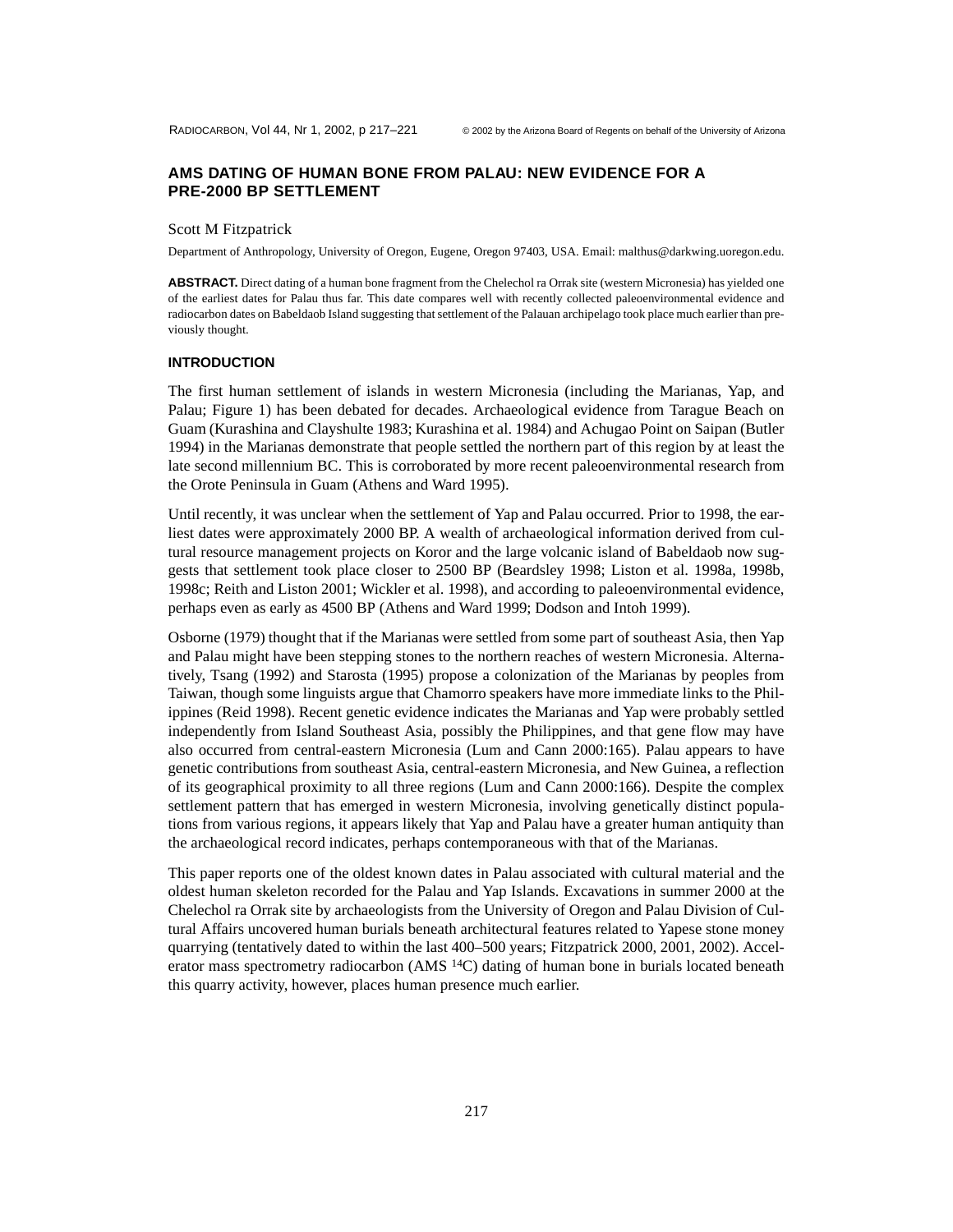

Figure 1 Map of western Micronesia

# **BACKGROUND**

Chelechol ra Orrak ("beach of Orrak") lies along the southern fringe of Orrak Island just 1 km east of southern Airai State on the larger volcanic island of Babeldaob. Two unfinished stone money disks—architectural features including rock mounds, walls, docks, and alignments, and oral traditions (Fitzpatrick, unpublished manuscript; Rita Olsudong, personal communication 1998)—attest to its use as a locale for quarrying stone money. Prior to this research, however, it was unknown whether earlier cultural deposits were present.

Cultural material recovered during excavations at the site included stone, shell, and bone tools, a large faunal assemblage, limestone debitage, and charcoal. Also recorded at the site were at least 25 human burials found in sandy deposits from 50–100 centimeters below surface (cmbs). Test Units 1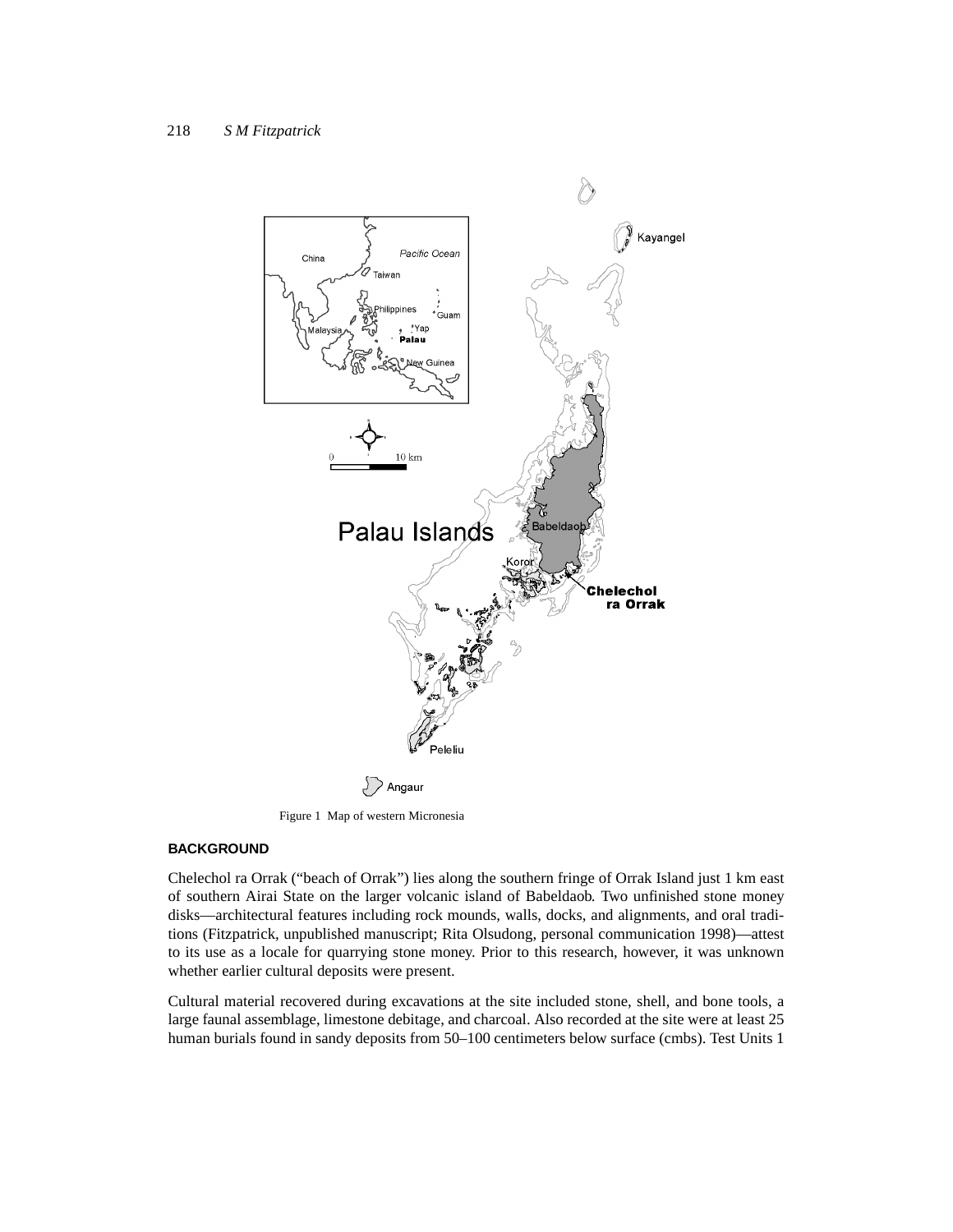and 4 accounted for most of the skeletal material and 14 of the individuals (Nelson, unpublished report). To determine the age of the burials, a human cranial bone fragment from Test Unit 1, where at least six adults were present, was submitted for AMS 14C dating.

### **METHODS**

The human bone fragment was AMS dated at the University of Arizona and calibrated using CALIB 4.3 after Stuiver et al.  $(1998)^{1}$ . The bone sample was first demineralized in 0.6M HCl with heat, rinsed to a neutral pH, and the remaining liquid evaporated. The sample was then put back into solution with dilute ammonium hydroxide, run through a cation exchange resin, and freeze-dried to recover bone collagen. The collagen was then combusted under vacuum and the resulting gas converted to graphite for AMS analysis.

### **RESULTS AND DISCUSSION**

The date obtained from the human cranial bone fragment was  $2680 \pm 40$  BP and calibrated to produce a date of cal BC 890 (830) 800 (1 $\sigma$ ). Because the prehistoric diet is not clear, the sample was also calibrated as 50% marine and 50% terrestrial (Stuiver et al. 1998) to better reflect a mixed diet of shellfish, fish, and aroids common to the region (see Keegan and DeNiro 1988; McGovern-Wilson and Quinn 1996; Weisler 2000:118 for other similar applications). This adjusts the date to BC 770 (750) 550 (1 $\sigma$ ), making the age only 120–250 years younger.

This is the earliest date associated with cultural material in Palau outside of Babeldaob Island, the oldest skeleton recorded for Palau and Yap, and precedes other known Rock Island settlements by over 1000 years (Masse 1989). Although additional dates are needed to determine the exact chronology of the burials, it is possible this site represents one of the initial settlement populations to the archipelago. Prior to 1998 only three other samples yielded dates earlier than 2000 BP. These were subsequently discarded by Masse (1990:219–20) as pre-cultural shell (Masse 1990), a fossil beach shell deposit (Masse 1989; Takayama 1979), and not interpretable (an unidentified seed or nut collected by Osborne during his 1968–1969 survey [Masse 1990]). Disregarding these early dates, Masse (1990:220) advocated a "[B]elauan cultural chronology [that] appears to begin not much earlier than A.D. 0." He supports his conclusion by stating that the majority of  $^{14}C$  dates fit into a chronology within the last two millennia and that Takayama's (1979) suggestion of sea-level rise "cannot explain away the lack of early archaeological materials by presuming their submergence" (Masse 1990:216). Masse (1990:220) goes on to say, however, that the "prehistoric sequence is admittedly 'rock island-centric' and is sure to be modified as further archaeological work is conducted."

The early date from Orrak Island, four others from Omis Cave ranging from 2100 to 2400 BP (Fitzpatrick 2001 and manuscript in review), and a host of other dates collected on Babeldaob in the range of 2500–3500 BP during the last several years (Welch 2000) may lend support to Osborne's (1979) assertion that Palau was a "stepping" stone into the Pacific and makes it likely that earlier dates will be found on both volcanic and limestone islands in the Palauan archipelago.

#### **ARCHAEOLOGICAL SAMPLE**

**AA-40957. Chelechol ra Orrak 2680 ± 40**

 $\delta^{13}C = -15.7\%$ 

1A local ∆R for Palau has not yet been determined, so the mean global reservoir correction was used (Stuiver et al. 1998). See Phelan (1999) and Guilderson et al. (2000) for recent attempts to determine ∆R correction values in other parts of the Pacific.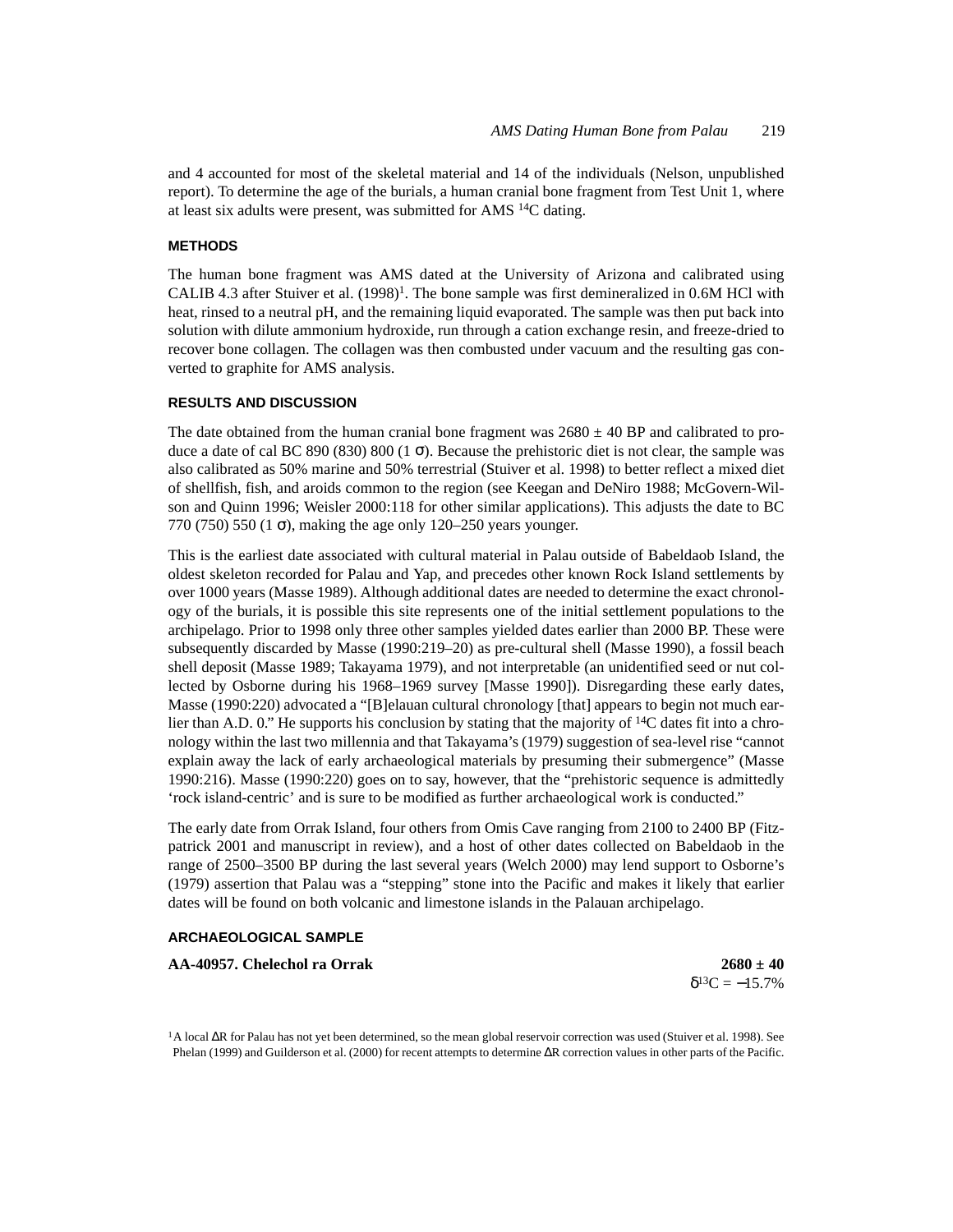#### 220 *S M Fitzpatrick*

This determination was obtained from a human cranial bone fragment (3 g) recovered from Test Unit 1, Layer 9, at a depth of 90−100 cmbs. Calibrated date ranges at 1 σ: BC 890–800 and BC 770– 550 (50% marine and 50% terrestrial). Calibrated date range at 2 σ: BC 900–800 and BC 790–500 (50% marine and 50% terrestrial).

## **ACKNOWLEDGMENTS**

This research was supported by a National Science Foundation dissertation research improvement grant (BCS-0001531) and a University of Oregon–Palau Division of Cultural Affairs cooperative archaeological field training project funded by the Sasakawa Foundation. I thank the Division of Cultural Affairs for their continued encouragement and support over the years. Greg Nelson (University of Oregon) analyzed the skeletal material and aided in selecting samples for dating. Jon Erlandson, Torben Rick, and William Ayres gave valuable advice about specimen selection and commented on previous drafts of this paper. I also thank all of the University of Oregon students who helped with site survey, excavation, and laboratory work at Chelchol ra Orrak and the editors of the journal for help in preparing this manuscript.

### **REFERENCES**

- Athens JS, Ward JV. 1995. Paleoenvironment of the Orote Peninsula, Guam. *Micronesica* 28:205–23.
- Athens JS, Ward JV. 1999. *Archaeological data recovery for the compact road, Babeldaob Island, Republic of Palau. Historic preservation investigations phase II.* Volume IV: The holocene paleoenvironment of Palau. International Archaeological Research Institute, Inc.
- Beardsley FR. 1998. Sngall Ridge, Belau: Burials, spirit walks, and painted pottery. Paper presented at the 16th Congress of the Indo-Pacific Prehistory Association, Melaka, Malaysia, 1–7 July 1998.
- Butler BM. 1994. Early prehistoric settlement in the Marianas Islands: new evidence from Saipan. *Man and Culture in Oceania* 10:15–38.
- Dodson J, Intoh M. 1999. Prehistory and paleoecology of Yap, Federated States of Micronesia. *Quaternary International* 59:17–26.
- Fitzpatrick SM. 2000. Archaeological survey of a Yapese stone money quarry on Orrak Island. Unpublished manuscript.
- Fitzpatrick SM 2001. Archaeological investigation of Omis Cave: a Yapese stone money quarry in Palau. *Archaeology in Oceania* 36:153–62.
- Fitzpatrick SM. 2002. A radiocarbon chronology of Yapese stone money quarries in Palau. *Micronesica*. Forthcoming.
- Guilderson TP, Schrag DP, Goddard E, Kashgarian M, Wellington GM, Linsley BK. 2000. Southwest subtropical Pacific surface water radiocarbon in a highresolution coral record. *Radiocarbon* 42(2):249–56.
- Keegan WF, De Niro MJ. 1988. Stable carbon- and nitrogen-isotope ratios of bone collagen used to study coral-reef and terrestrial components of pre-historic Bahamian diet. *American Antiquity* 53:320–36.
- Kurashina H, Clayshulte RN. 1983. Site formation processes and cultural sequence at Tarague, Guam. *Bulle-*

*tin of the Indo-Pacific Prehistory Association* 4:114– 22.

- Kurashina H, Moore D, Kataoka O, Clayshulte R, Ray E. 1984. Prehistoric and protohistoric cultural occurrences at Tarague, Guam. *Asian Perspectives* 24:57– 68.
- Liston J, Kaschko MW, Welch DJ. 1998a. *Archaeological inventory survey for the capital relocation project, Melekeok, Republic of Palau*. Honolulu: International Archaeological Research Institute.
- Liston J, Tuggle HD, Mangieri TM, Kaschko MW, Desilets M. 1998b. *Archaeological data recovery for the compact road, Babeldaob Island, Republic of Palau. Historic preservation investigations phase II. Volume I: Fieldwork reports.* Honolulu: International Archaeological Research Institute.
- Liston J, Mangieri TM, Grant D, Kaschko MW, Tuggle HD. 1998c. *Archaeological data recovery for the compact road, Babeldaob Island, Republic of Palau. Historic preservation investigations phase II. Volume II: Fieldwork reports*. Honolulu: International Archaeological Research Institute.
- Lum JK, Cann RL. 2000. MtDNA lineage analysis: Origins and migrations of Micronesians and Polynesians. *American Journal of Physical Anthropology* 113:151– 68.
- Masse B. 1989. The archaeology and ecology of fishing in the Belau Islands, Micronesia [unpublished PhD dissertation]. Ann Arbor: University Microfilms and University of Southern Illinois, Carbondale.
- Masse B. 1990. Radiocarbon dating, sea level change and the peopling of Palau. *Micronesica* Supplement 2: 213–30.
- McGovern-Wilson R, Quinn C. 1996. Stable isotope analysis of ten individuals from Afetna, Saipan, Northern Mariana Islands. *Journal of Archaeological*